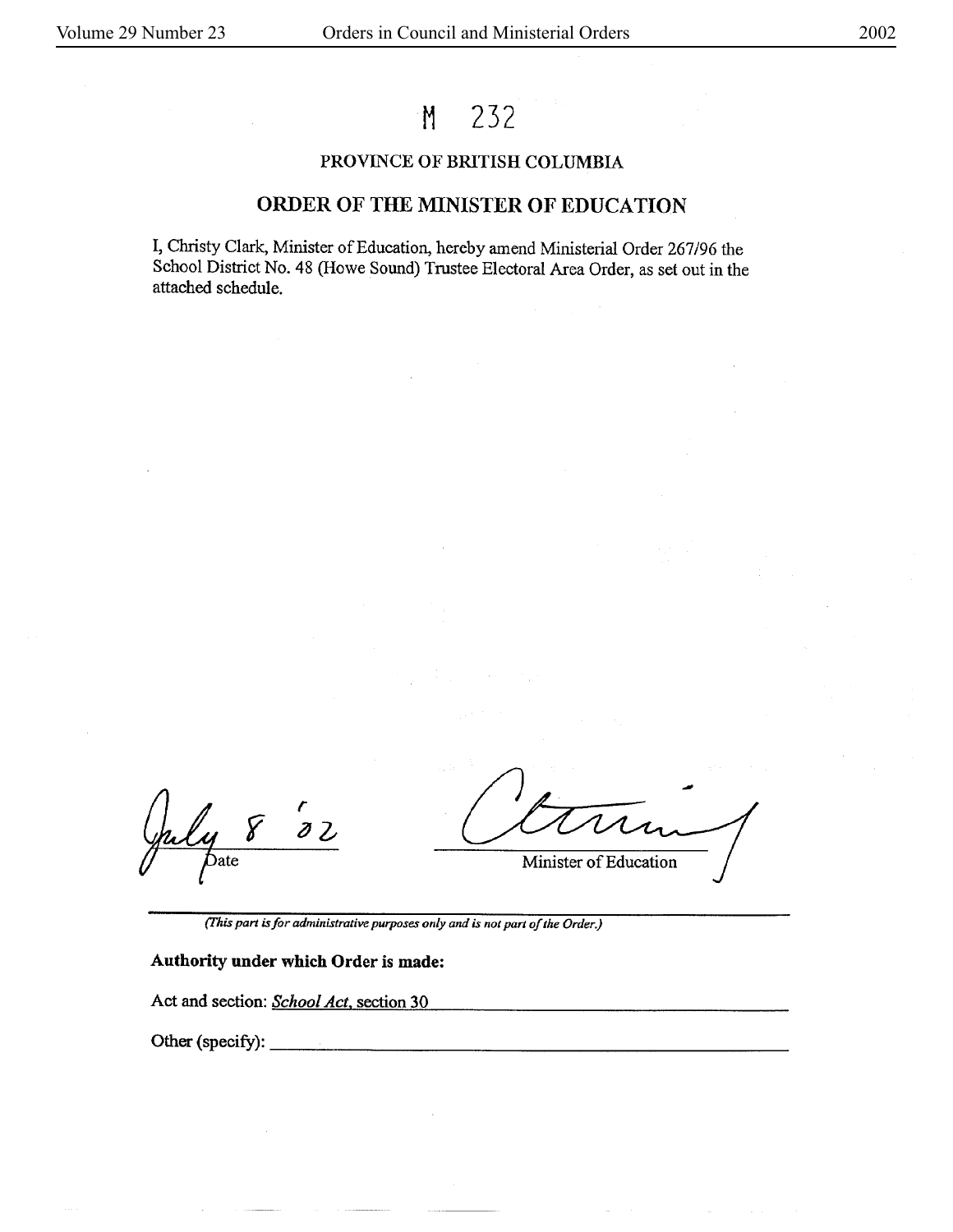#### SCHEDULE

- 1. *Section 2 (d) is repealed and the following substituted:* 
	- ( d) one trustee from Trustee Electoral Arca 4, being Electoral Area C of Squarnish-Lillooet Regional District as defined as follows:

Electoral Area C-Commencing at the northeast corner of Lot 4363, Lillooet Land District, being a point on the natural high water mark of Anderson Lake, on the westerly shore thereof; thence westerly and southerly along the northerly and westerly boundaries of said Lot 4363 to the northeast comer of Lot 7622; thence westerly and southerly along the northerly and westerly boundaries of said Lot 7622 to the southwest corner thereof; thence southerly along the westerly boundary of Lot 2663 to the southwest corner thereof; thence westerly in a straight line to the northeast comer of Lot 2664; thence westerly and southerly along the northerly and westerly boundaries of said Lot 2664 to the southwest corner thereof; thence westerly and southerly along the northerly and westerly boundaries of Lot 4802 to the northeast corner of Lot 3238; thence westerly and southerly along the northerly and westerly boundaries of said Lot 3238 to the southwest comer thereof; thence westerly and southerly along the northerly and westerly boundaries of Lot 4803 to the southwest comer thereof; thence westerly along the northerly boundary of Lot 1120 to the northwest corner thereof; thence westerly in a straight line *to* the northeast corner of Lot 4801; thence westerly along the northerly boundary of said Lot 4801 to the northwest corner thereof; thence northwesterly to the southwesterly boundary of the watershed of Anderson Lake; thence northwesterly along said southwesterly boundary of the watershed of Anderson Lake to the point of intersection with the northerly boundary of the watershed of Lillooet River; thence westerly along said northerly boundary of the watershed of Lillooet River to the westerly boundary of the watershed of said Lillooet River; thence southerly along said boundary to and along the westerly boundary of the watershed of Clendenning Creek and continuing southeasterly and northeasterly along the southwesterly and southeasterly boundaries of the watershed of Sims Creek to the mouth of Sims Creek; thence east to the point of intersection with the westerly boundary of the watershed of Squamish River; thence northerly, easterly, and southerly along the westerly, northerly, and easterly boundaries of the watershed of Squamish River to the summit of Mount Callaghan; thence in a general southeasterly direction along the southwesterly boundary of the watershed of Soo River to the summit of Rainbow Mountain; thence in a general southerly direction along the westerly boundary of the watershed of Twentyone Mile Creek to the point of intersection with the northwesterly boundary of